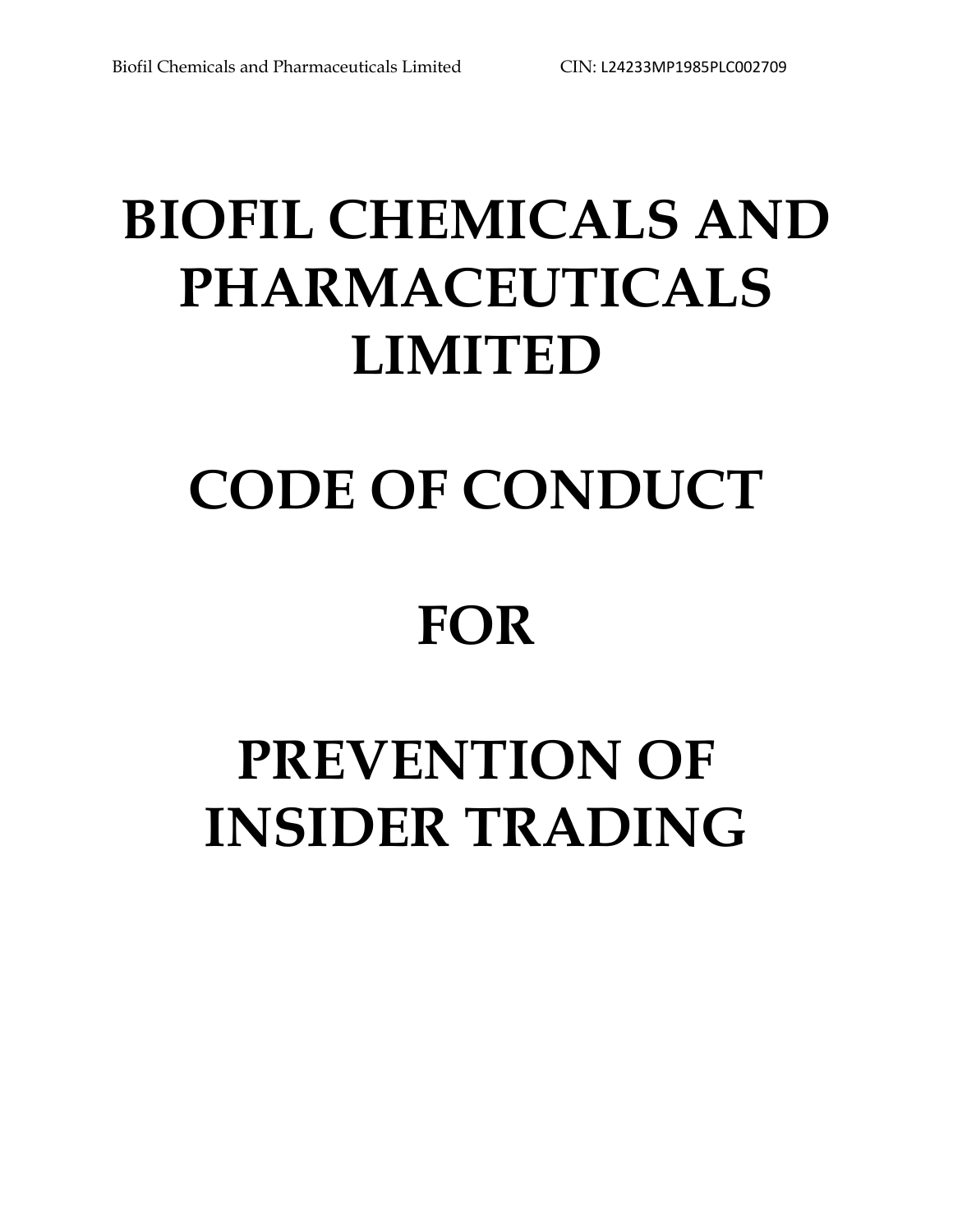#### **PREAMBLE**

The Company endeavors to preserve the confidentiality of un-published price sensitive information and to prevent misuse of such information. The Company is committed to transparency and fairness in dealing with all stakeholders and in ensuring adherence to all laws and regulations. Every director, officer, designated employee of the Company has a duty to safeguard the confidentiality of all such information obtained in the course of his or her work at the Company. No director, officer, designated employee may use his or her position or knowledge of the Company to gain personal benefit or to provide benefit to any third party. To achieve these objectives, Biofil Chemicals and Pharmaceuticals Limited hereby notifies that this Code of conduct is to be followed by all Directors, officers, designated employees and connected persons.

## **DEFINITION**

"**Board**" means Board of Directors of the Company M/s Biofil Chemicals and Pharmaceuticals Limited.

"**Code**" means this Code of Conduct for Prevention of Insider Trading as applicable, including modifications made thereto from time-to-time.

"**Company**" means Biofil Chemicals and Pharmaceuticals Limited.

"**Compliance Officer**" means Company Secretary of the Company or such other person as may be designated as a Compliance officer of the Company by the Board of Directors of the company from time to time.

"**Dealing in Securities**" means an act of subscribing to, buying, selling or agreeing to subscribe to, buy, sell or deal in the Securities of the Company either as principal or as an agent.

"**Designated Employee**" shall cover the following: -

• All Directors whether executive, non-executive or independent;

• Chief Executive Officer (CEO), Chief Financial Officer (CFO), Chief Internal Auditor (CIA), Chief Operating Officer (COO) and Company Secretary or any such equivalent position;

#### And

• Such other employees as may be designated by the Compliance Officer in consultation with the Managing Director or Chief Executive Officer of the Company considering the objectives of the Code from time to time.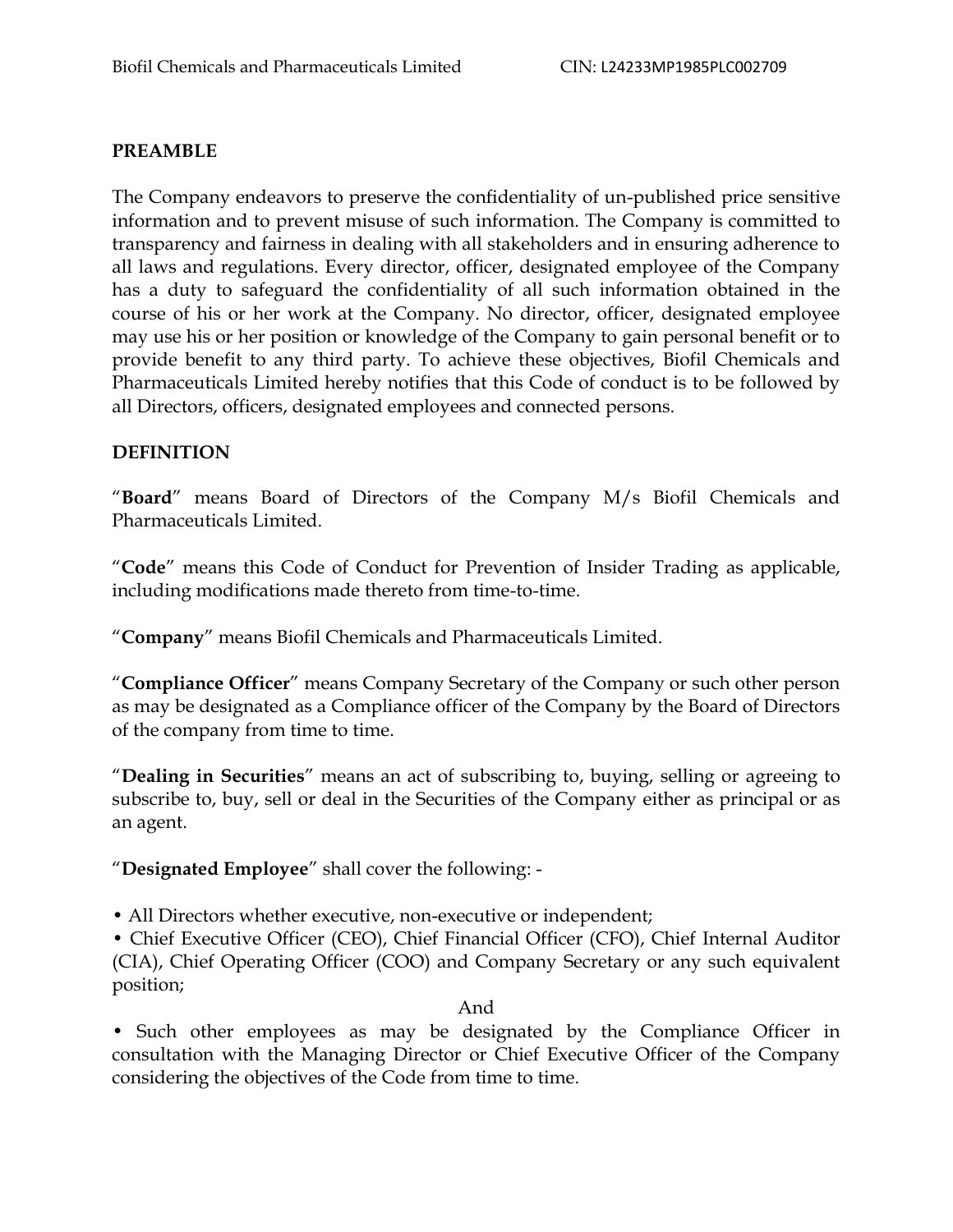"**Director**" means a member of the Board of Directors of the Company.

"**Dependent**" shall include the spouse, children and parents, who are financially dependent on the Specified Persons and such other family members of the Specified Persons as may be notified by him/her.

"**Employee**" means every employee of the Company.

"**Insider**" means any person who,

(i) is or was connected with the company or is deemed to have been connected with the company and is reasonably expected to have access to unpublished price sensitive information in respect of securities of company, or

(ii) has received or has had access to such unpublished price sensitive information.

**"Officer"** includes any Director, Manager or Secretary or any person in accordance with whose directions or instructions the Board of Directors of the Company or any one or more of the Directors is or are accustomed to act including an auditor.

"**Price Sensitive Information**" means any information which relates directly or indirectly to a company and which if published is likely to materially affect the price of securities of company.

Explanation:- The following shall be deemed to be price sensitive information:  $-$ 

(i) periodical financial results of the company;

- (ii) intended declaration of dividends (both interim and final);
- (iii) issue of securities or buy-back of securities;
- (iv) any major expansion plans or execution of new projects.
- (v) amalgamation, mergers or takeovers;
- (vi) disposal of the whole or substantial part of the undertaking;
- (*vii*) and significant changes in policies, plans or operations of the company;]

"**Specified persons**" - the directors, the officers, the designated employees and employees ae defined herein are collectively referred to as specified persons.

"**Working Day**" shall mean the working day when the regular trading is permitted on the concerned stock exchange where the securities of the company are listed.

# **APPLICABILITY:**

This Code of Conduct will be applicable to Specified Person.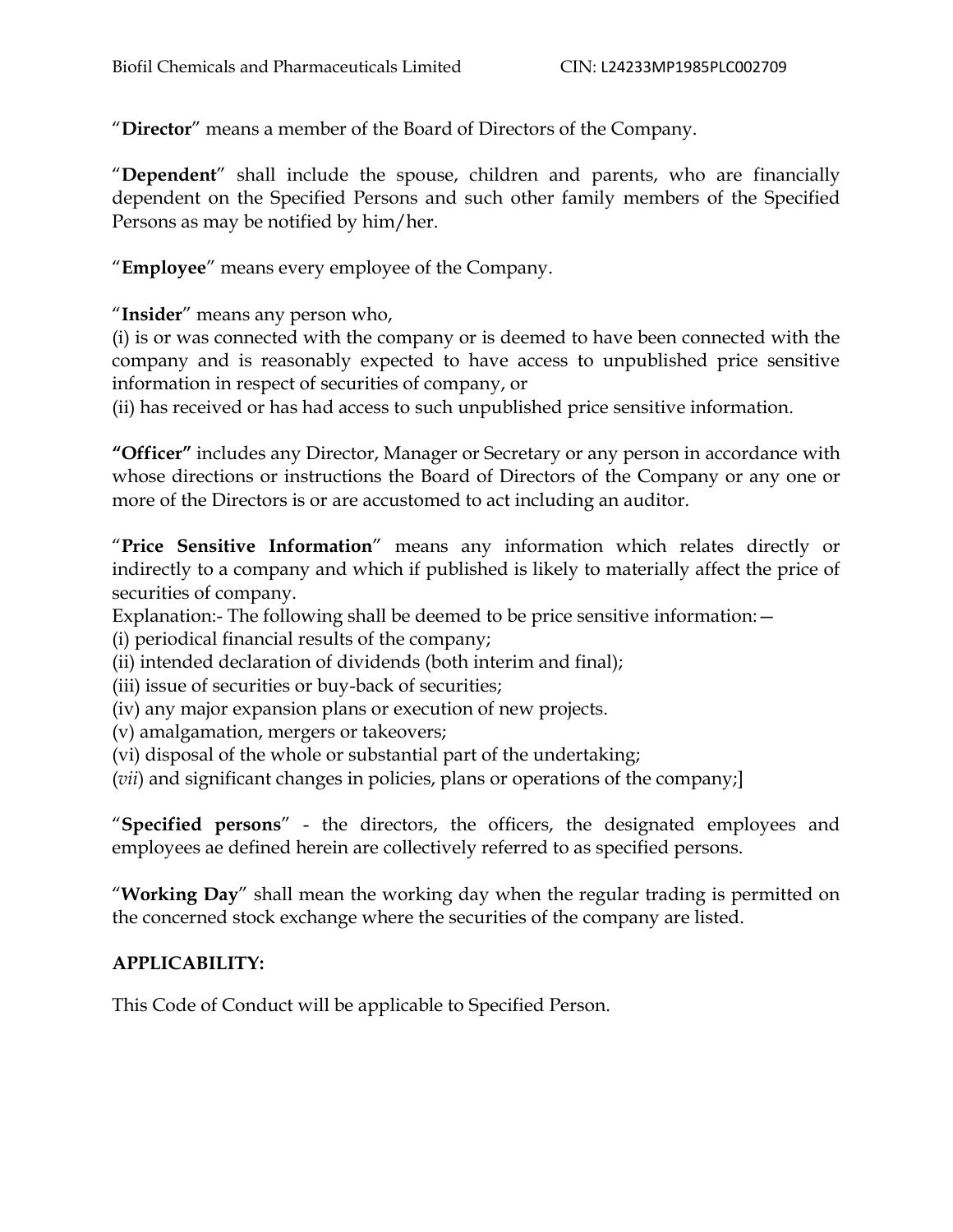# **PROHIBITION TO BUY / SELL SECURITIES OF THE COMPANY BY ANY CONNECTED PERSON, PERSON DEEMED TO BE A CONNECTED PERSON AND ANY INSIDER:**

Specified Persons when in possession of any unpublished price sensitive information, as defined in the Regulations, pertaining to the Company, shall not:

♦ Buy / sell securities of the Company, either on their own behalf or on behalf of any other person.

♦ Communicate or counsel or procure any unpublished price sensitive information to / from any person.

Connected Person, Person deemed to be a connected person and any insider shall maintain the confidentiality of all price sensitive information. They should not pass on such information to any person directly or indirectly by way of making a recommendation for the purchase or sale of securities.

Needless to state that it is a criminal offence to deal in the securities of the Company at any time when in possession of any unpublished price sensitive information and It is also an offence to pass on such information to someone else or to encourage someone else to deal in the securities while in possession of unpublished price sensitive information.

# **NEED TO KNOW**

The Specified Persons, who are privy to unpublished PSI, shall handle the same strictly on a "Need to Know" basis. This means the unpublished PSI shall be disclosed only to those persons within the Company who need to know the same in the course of performance or discharge of their duty and whose possession of unpublished PSI will not in any manner give rise to a conflict of interest or likelihood of misuse of the information.

#### **LIMITED ACCESS TO CONFIDENTIAL INFORMATION:**

The Specified Persons shall preserve the confidential information, and to prevent its wrongful dissemination, adopt among others, the following safeguards:

- Files containing confidential information shall be kept secure.
- Computer files must have adequate security of login through a password.

• follow the guidelines for maintenance of electronic records and systems as may be prescribed by the Compliance Officer from time-to-time in consultation with the person in charge of the information technology function.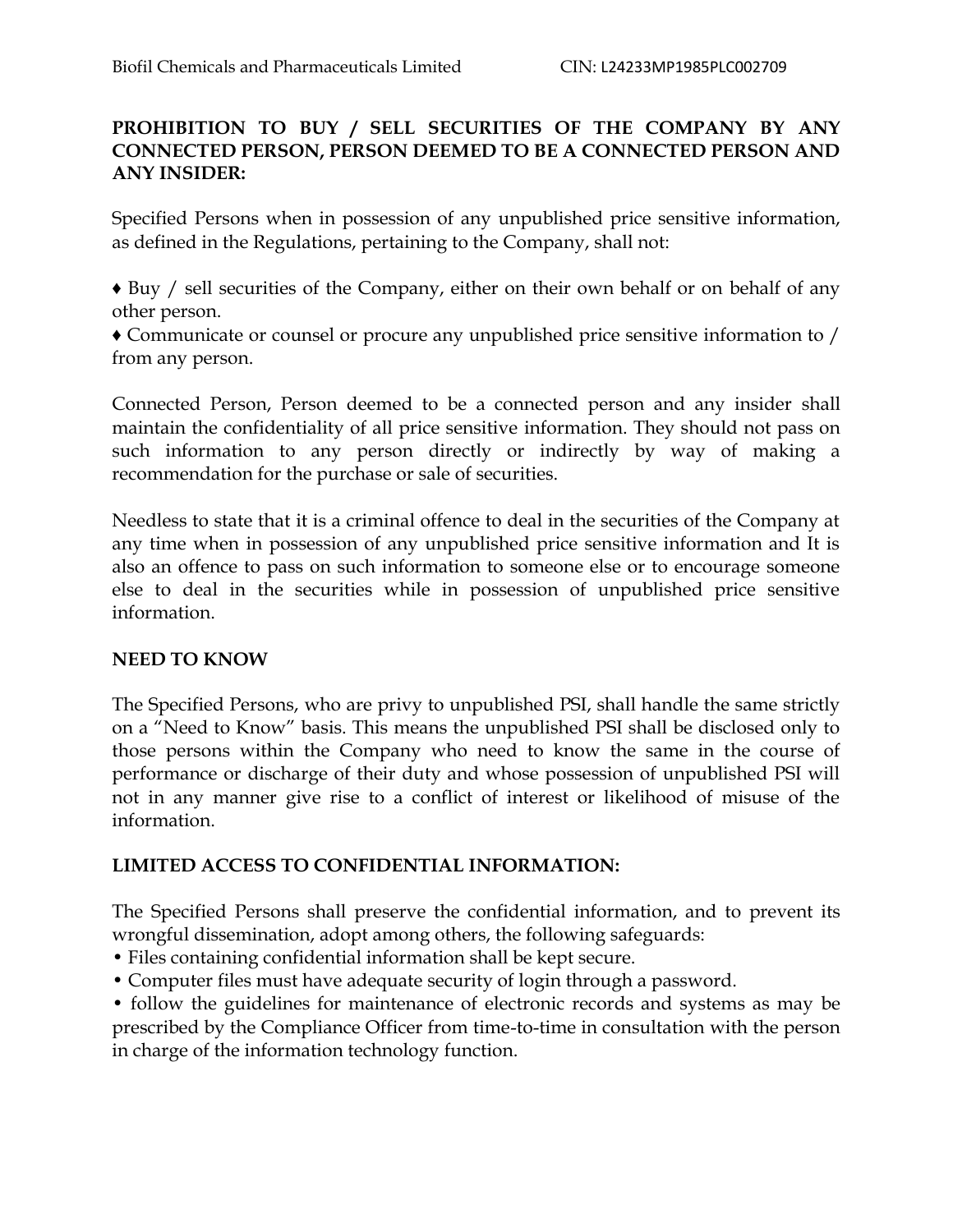# **TRADING WINDOW**

Specified Person shall not buy / sell or deal in securities of the Company in any other manner during Closure of the "Trading Window", i.e. the period during which trading in the securities of the Company is prohibited.

Unless otherwise specified by the Compliance Officer, the Trading Window for Dealing in Securities of the Company shall be closed for the following purposes-

(a) declaration of financial results (quarterly and annual), stand alone and consolidated,

(b) declaration of dividends (interim and final),

- (c) issue of Securities by way of public/rights/bonus etc
- (d) any major expansion plans or execution of new projects
- (e) amalgamation, mergers, takeovers and buy-back,
- (f) disposal of whole or substantially whole of the undertaking, and
- (g) any significant changes in policies, plans or operations of the Company

In respect of declaration of financial results, the Trading Window shall remain closed for a period of 7 days prior to the date on which the quarterly or annual stand alone/ consolidated financial results, as the case may be, are declared or such higher period as may be decided by the Compliance officer of the Company.

As regards declaration of interim dividend and other matters referred to in (c) to (g) above, well before initiation of such activity/ project, the Compliance officer in consultation with other designated employee of the company shall decide the period of closure of trading window.

The Trading Window shall be opened 24 (Twenty-four) hours after the information referred to above is made public.

The specified persons shall conduct all their dealings in the securities of the company only in a valid trading window and shall not deal in any transaction involving the purchase or sale or dealing in any other manner in the securities of the Company during the period and purposes for which trading window is closed as prescribed earlier or any such period or purpose as prescribed by the compliance officer in consultation with the other designated employee of the Company.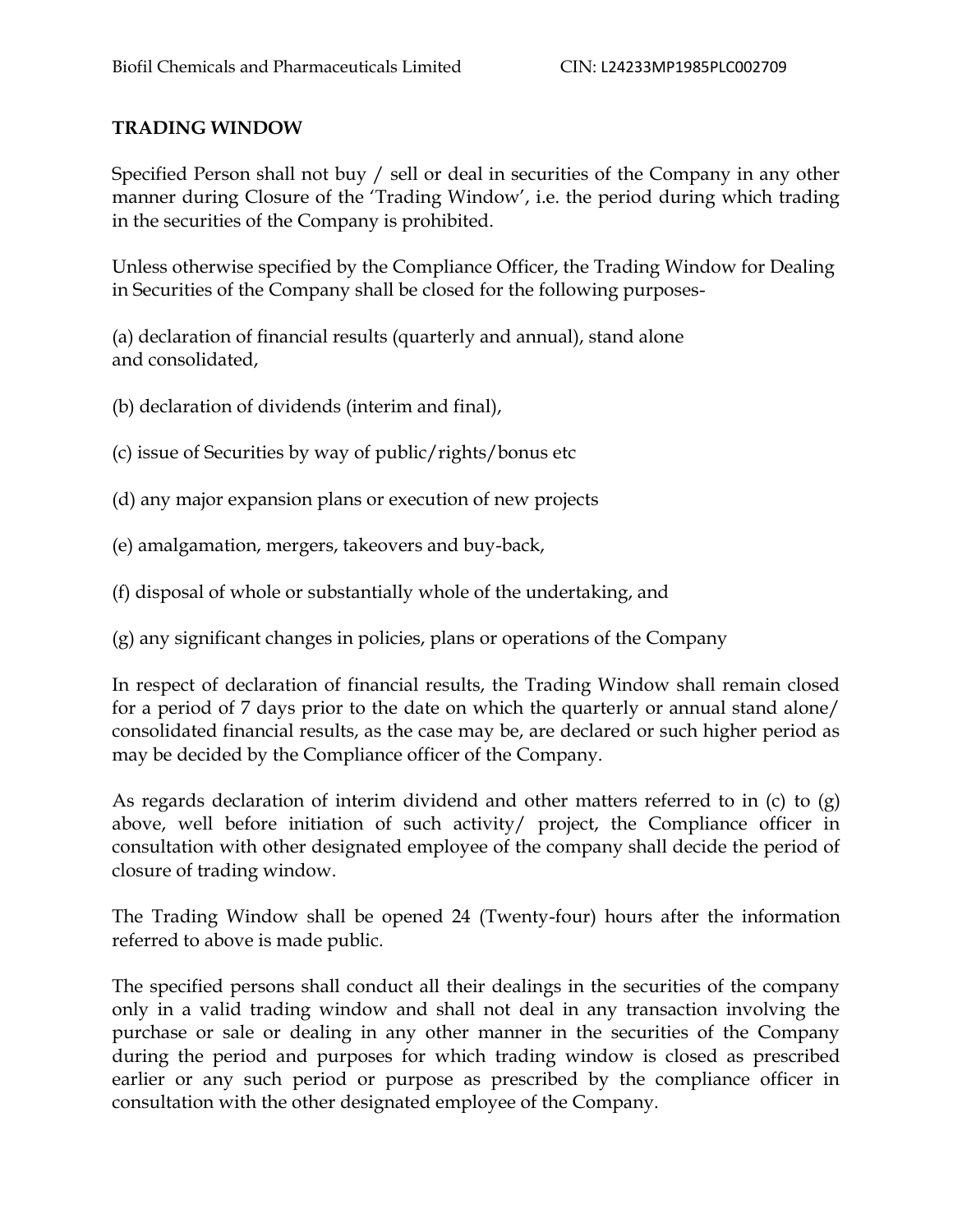# **PRE-CLEARANCE OF DEALS IN SECURITIES:**

# **Applicability**:

Every Specified Person shall obtain a pre-dealing approval as per the procedure prescribed hereunder for any dealing in any Securities of the Company proposed to be undertaken by such Specified Person / his / her Dependent. Such pre-dealing approval would be necessary, only if the cumulative dealing in any financial year exceeds the least of the following:-

- Rs.2 lacs in value or
- 10000 shares or
- 1% of the total shareholding or voting rights

Pre-dealing Procedure: In order to obtain pre dealing approval concerned specified person shall undergo with following procedure:

Make an application in the prescribed form (Annexure 1) to the Compliance Officer.

Application should be complete and correct in all respect and application should be submitted along with prescribed form of undertaking (Annexure 2 attached)

Application for pre-dealing approval with enclosures must necessarily be sent through electronic mail at **[bcplcompliance@gmail.com](mailto:bcplcompliance@gmail.com)** followed by hard copies of all the documents.

# **Approval**:

The Compliance Officer shall consider the application made as above and shall approve it forthwith preferably on the same working day but not later than the next working day unless he is of the opinion that grant of such an approval would result in a breach of the provisions of this Code, or the Regulations. Such approval/rejection would be conveyed through electronic mail and if no such approval / intimation of rejection is received within a period of 2 (two) working days, the applicant can presume that the approval is deemed to be given

Every approval letter shall be issued in such format (see Annexure 3) as may be prescribed by the Company from time-to- time. Every approval shall be dated and shall be valid for a period of 1 (one) week from the date of approval.

The Specified Person shall file within 2 (two) Working Days of the execution of the deal, the details of such deal, with the Compliance Officer in the prescribed form (see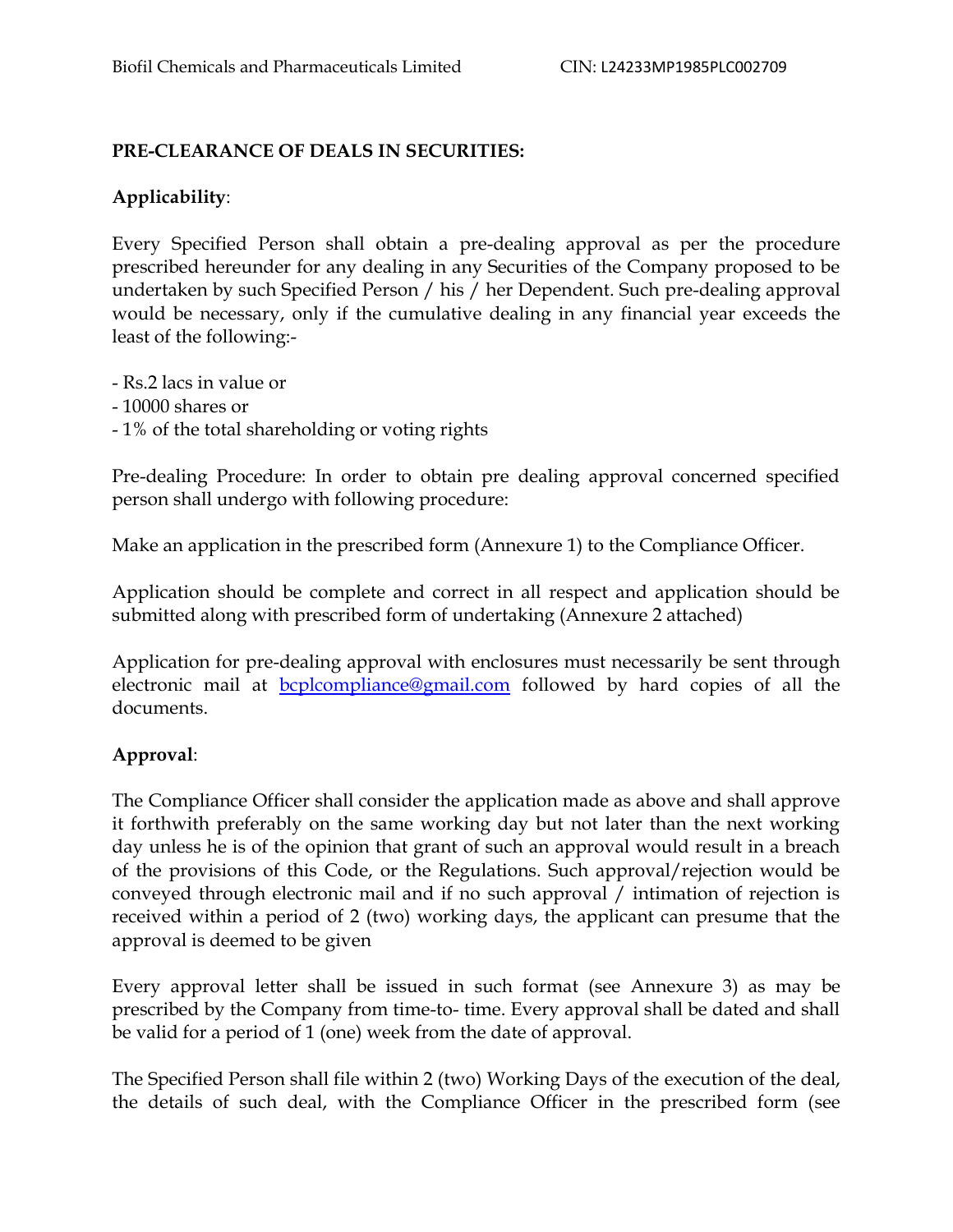Annexure 4). In case the transaction is not undertaken, a report to that effect shall be filed.

However, where the Specified Person is an Officer (Director, manager, secretary, etc.) and the said pre-cleared deal results in a change in the holding from the last disclosure by Rs. 5 lacs market value or 25,000 Securities or 1% of total shareholding/voting rights of the Company, whichever is lower, then in addition to filing the form as per Annexure 4, such Specified Person shall file, the details of such deal with the Compliance Officer and with the stock exchange where the Securities are listed, in the prescribed form (see Annexure 8).

If a deal is not executed by the concerned Specified Person / Dependent pursuant to the approval granted by the Compliance Officer within 1 (one) week, the Specified Person shall apply once again to the Compliance Officer for pre clearance of the transaction covered under the said approval

# **HOLDING PERIOD:**

The Specified Persons shall not, within six months of buying or selling any number of Securities of the Company, enter into an opposite transaction i.e. sell or buy, as the case may be, any number of the Securities of the Company

All the Specified Persons shall hold their investments in Securities of the Company subscribed by them in the primary market (initial public offers) for a minimum period of 30 days in order to be considered as being held for investment purposes.

In case the sale of Securities of the Company is necessitated due to personal reasons or emergency situations, the holding period referred to above may be waived by the Compliance Officer after recording the reasons in this regard. It may however, be noted that in terms of the Regulations, no such sale will be permitted when the Trading Window is closed.

#### **REPORTING REQUIREMENTS FOR TRANSACTIONS IN SECURITIES:**

In addition to complying with the reporting requirements as prescribed under this Code, all the Specified Persons shall file with the Compliance Officer, inter alia, the following details of their/their Dependents' holdings and/or dealings in the Securities of the Company within 15 (fifteen) days of the date of adoption of the Code or date of joining the Company, whichever is later, and 31st March every year.

(a) all holdings in Securities of the Company as on in prescribed format (see Annexure 5); Additionally, all Officers (Directors, managers, etc) shall disclose to the Company in prescribed format (see Annexure 9) the number of Securities or voting rights of the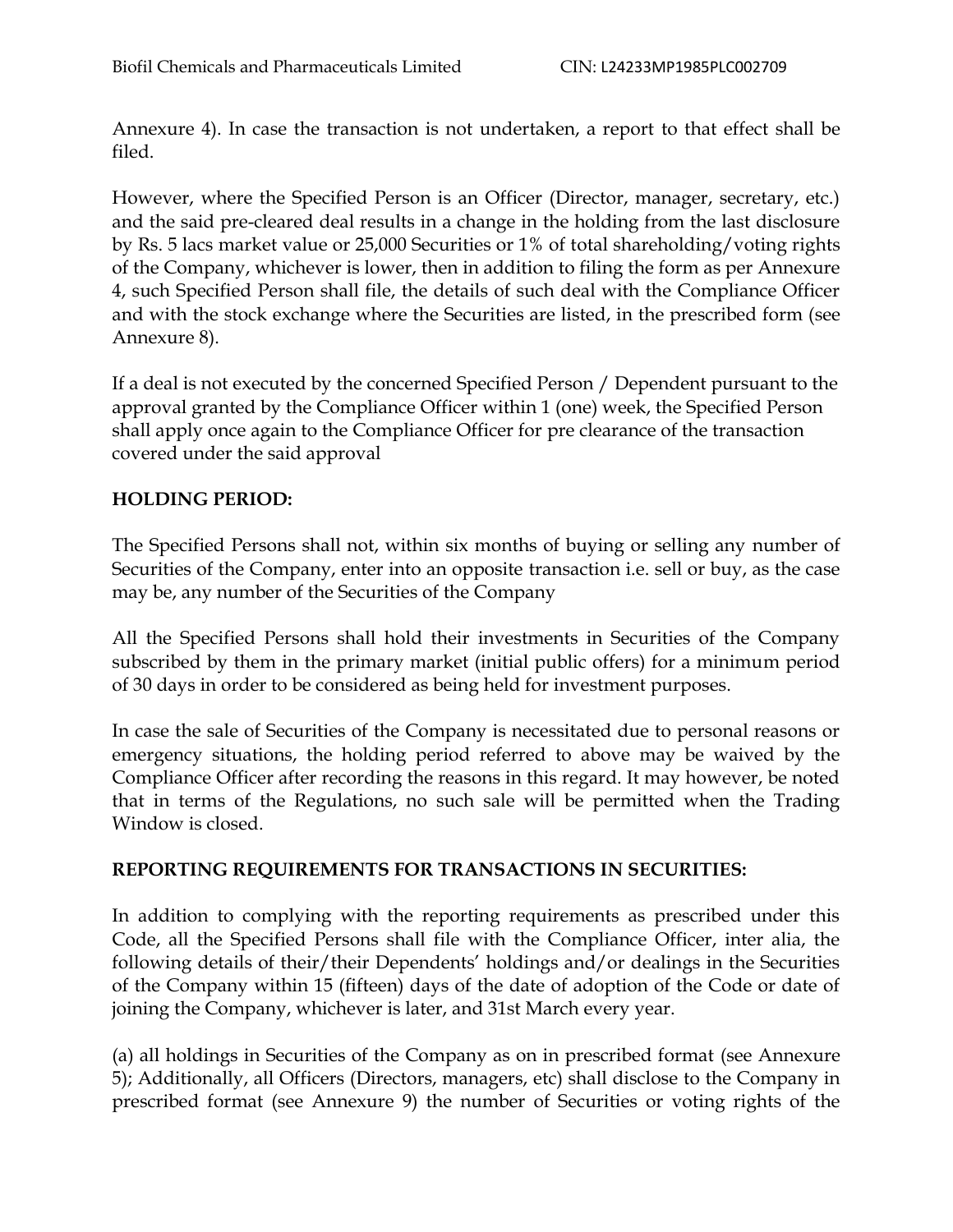Company held and positions taken in derivatives in the Securities of the Company by them / their Dependents within 2 (two) Working Days of becoming an Officer of the Company

(b) a statement in such form and manner (see Annexure 6) to be submitted by the 15th of April and October every year giving details of all dealings in Securities of the Company during the preceding six months; and

(c) annual statements of all holdings in Company"s Securities as on 31st March every year in such form and manner (see Annexure 7) as may be prescribed by the Compliance Officer from time-to-time.

The Compliance Officer shall maintain records of all the above declarations in an appropriate form for a minimum period of 3 (three) years from the date of the filing thereof.

# **PENALTY FOR CONTRAVENTION OF CODE OF CONDUCT**

Every Specified Person shall be individually responsible for complying with the provisions of this Code (including to the extent the provisions hereof are applicable to his/her Dependents).

The Specified Persons who violate this Code shall, in addition to any other penal action that may be taken by the Company pursuant to law, also be subject to disciplinary action including the termination of employment.

Action taken by the Company for violation of the Regulations and the Code against any Specified Person will not preclude SEBI from taking any action for violation of the Regulations or any other applicable laws/ rules/ regulations.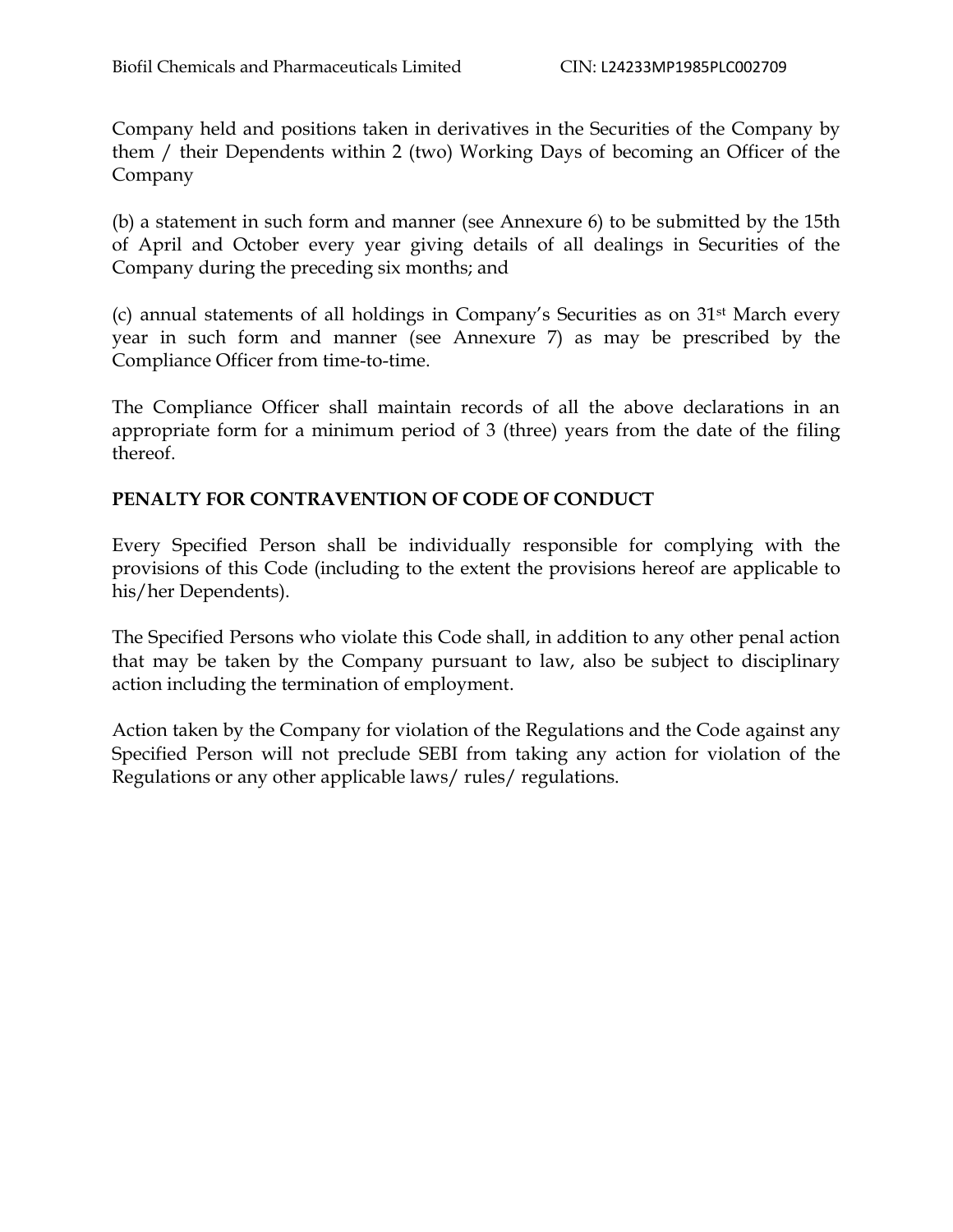#### **SPECIMEN OF APPLICATION FOR PRE - DEALING APPROVAL**

**Date: \_\_\_\_\_\_\_\_\_\_\_\_\_**

**To, The Compliance Officer Biofil chemicals and Pharmaceuticals Ltd 11/12, Sector E Sanwer Road, Industrial Area, Indore (M.P.) 452015**

**Office Use** 

**Received Date: Time:** 

**Dear Sir/Madam,**

# **APPLICATION FOR PRE-DEALING APPROVAL IN SECURITIES OF THE COMPANY**

Pursuant to the SEBI (Prohibition of Insider Trading) Regulations, 1992 and the Company"s Code of Conduct for Prevention of Insider Trading, I seek approval for purchase/ sale/subscription of the \_\_\_\_\_\_\_\_\_\_\_Securities (give description) of the Company as per the details given below:

NAME:

State whether Director Officer Designated Employee Dependent

| Nature of<br>transaction<br>$(Buy/$ sell/<br>subscribe) | <i>*Name</i><br><sub>of</sub><br>Proposed<br>Buyer/<br><b>Seller</b> | No.<br><b>Of</b><br>Securitie<br>S | <i>**</i> Date of<br>purchase<br>allotment | ***Previous<br>approval<br>no.<br>and date<br>for<br>purchase/<br>allotment) | DP/BEN<br>ID<br>of the<br>account<br>/ folio no.<br>where the<br>securities<br>will<br>be<br>credited/<br>debited | No. of<br><b>Securities</b><br>held in<br>such<br>Account<br>/Folio No. |
|---------------------------------------------------------|----------------------------------------------------------------------|------------------------------------|--------------------------------------------|------------------------------------------------------------------------------|-------------------------------------------------------------------------------------------------------------------|-------------------------------------------------------------------------|
|                                                         |                                                                      |                                    |                                            |                                                                              |                                                                                                                   |                                                                         |
|                                                         |                                                                      |                                    |                                            |                                                                              |                                                                                                                   |                                                                         |
|                                                         |                                                                      |                                    |                                            |                                                                              |                                                                                                                   |                                                                         |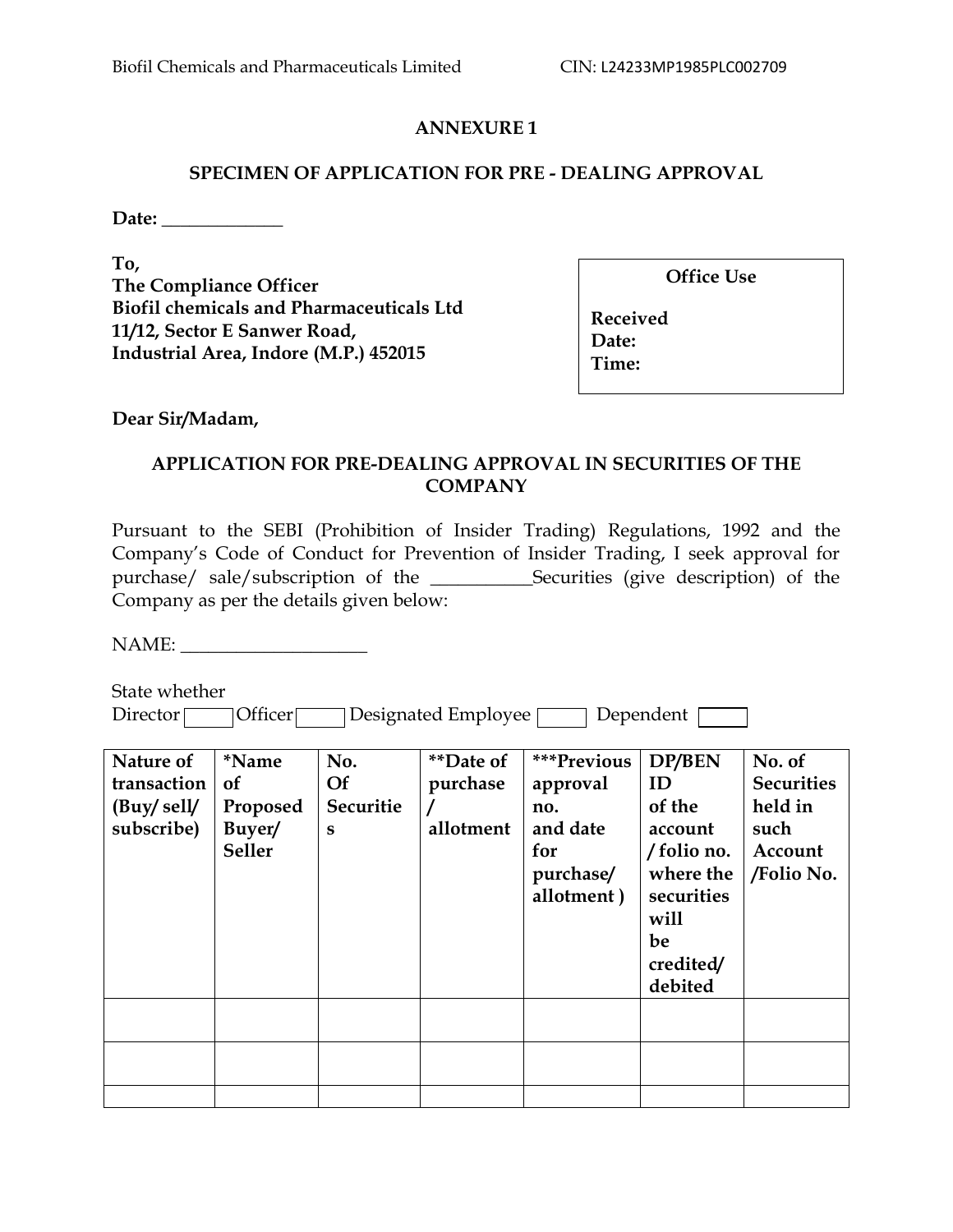\* applicable for off market transaction

\*\* applicable only if the application is in respect of sale of Securities

\*\*\* applicable only if the application is in respect of sale of Securities for which an earlier

purchase sanction was granted by the Compliance Officer

I enclose herewith the form of Undertaking signed by me.

**Yours faithfully,**

**\_\_\_\_\_\_\_\_\_\_\_\_\_\_\_\_\_\_\_**

**(Signature of Applicant) ( ) Name of the Applicant** 

**Note: This application has to be necessarily submitted through electronic mail at the dedicated e-mail id [bcplcompliance@gmail.com](mailto:bcplcompliance@gmail.com) and followed by a hard copy.**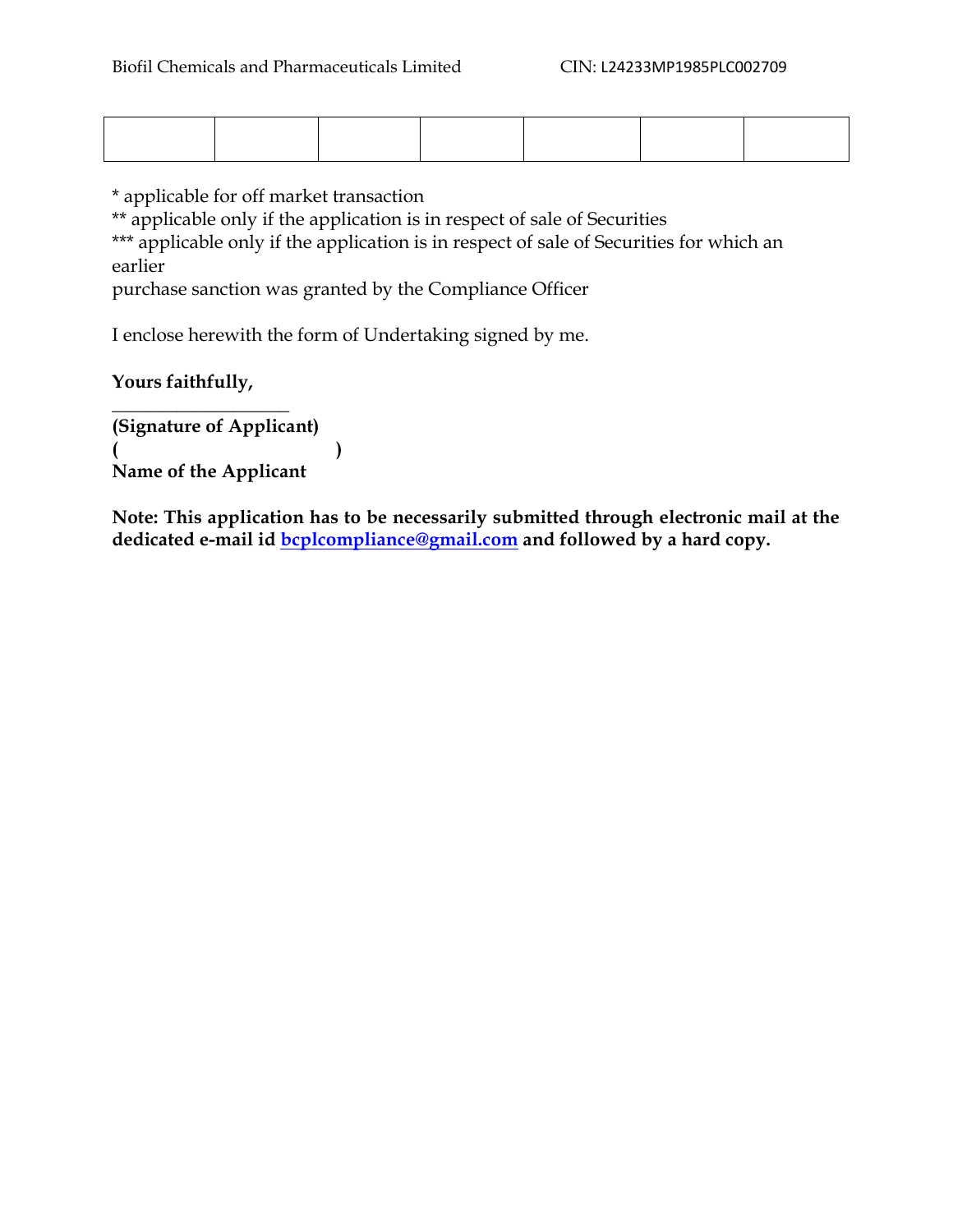## **FORMAT OF UNDERTAKING TO BE ACCOMPANIED WITH THE APPLICATION FOR PRE-DEALING**

**To, The Compliance Officer Biofil chemicals and Pharmaceuticals Ltd 11/12, Sector E Sanwer Road, Industrial Area, Indore (M.P.) 452015**

I, ……………………………, resident of ………………………………….,hereby declare that I am Director/Employee of **Biofil chemicals and Pharmaceuticals Ltd.** 

I further declare that I am not in possession of or otherwise privy to any unpublished Price Sensitive Information [as defined in the Company's Code of Conduct for Prevention of Insider Trading (the Code)] up to the time of signing this Undertaking.

In case I have access to or I receive any Price Sensitive Information after signing this Undertaking but before execution of the transaction, I shall inform the Compliance Officer of the change in my position and I would, and ensure that my Dependents would completely refrain from Dealing in the Securities of the Company till the time such Price Sensitive Information becomes public.

I declare that I have not contravened the Code as notified by the Company from time to time.

I undertake to submit the necessary report within four days of execution of the transaction/a "Nil" report if the transaction is not undertaken.

I am aware that, I shall be liable to face penal consequences as set forth in the Code including disciplinary action under the Code of the Company, in case the above declarations are found to be misleading or incorrect at any time.

I declare that I have made full and true disclosure in the matter.

**(Signature of Applicant) ( ) Name of the Applicant**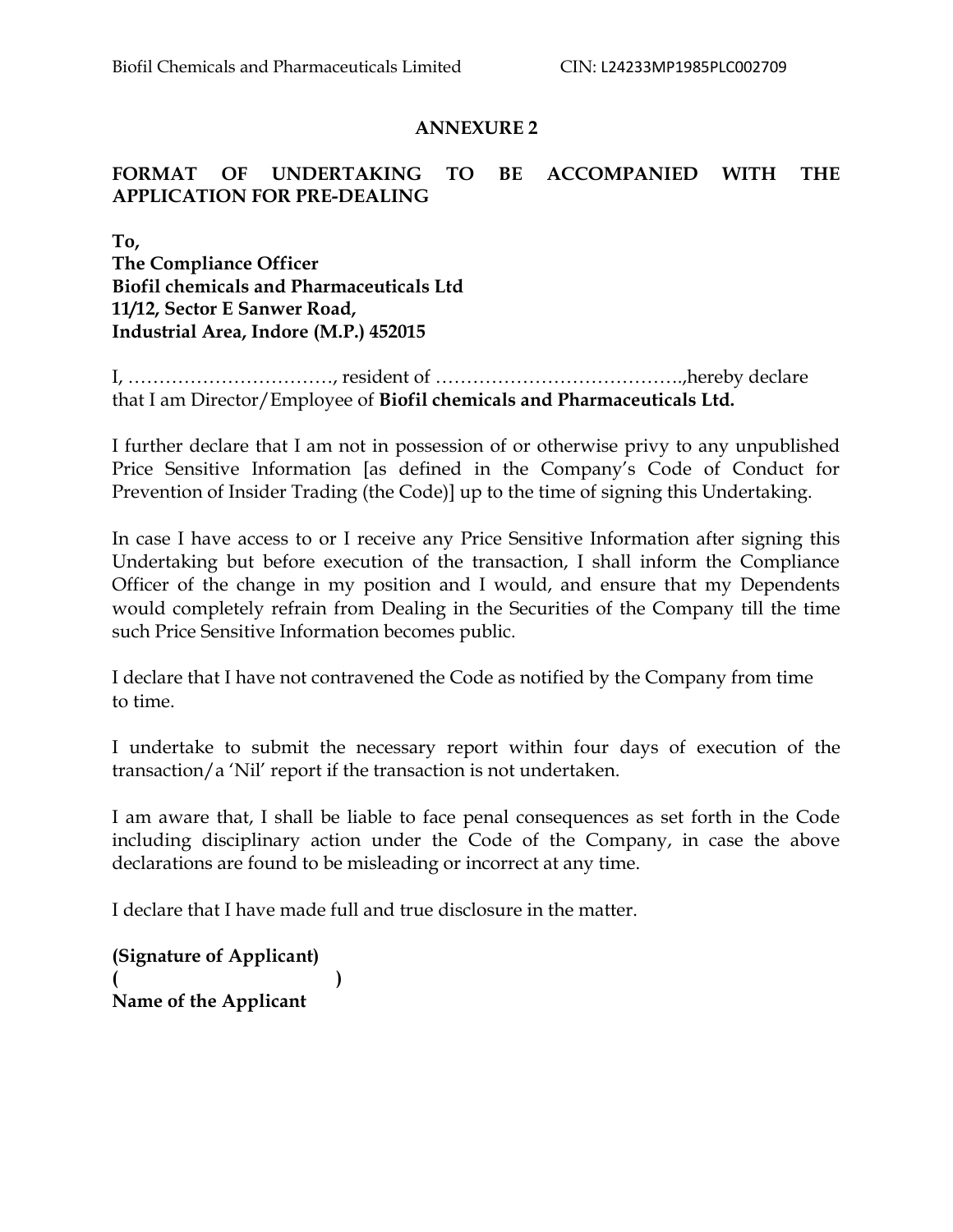#### **FORMAT FOR PRE-DEALING APPROVAL LETTER**

Date: \_\_\_\_\_\_\_\_\_\_\_\_\_ Approval No:  $\_\_$ 

To, Mr./Mrs. \_\_\_\_\_\_\_\_\_\_\_\_\_\_\_\_\_ Designation:

#### **PRE-DEALING APPROVAL/DISAPPROVAL -Your application dt\_\_\_\_\_\_\_**

Dear Mr/Mrs.

With reference to your above application seeking approval for undertaking certain transactions in Securities of the Company detailed therein, please be informed that you are / your Dependent \_\_\_\_\_\_\_\_\_\_\_\_\_ is hereby authorised/not authorised to undertake the transaction(s) as detailed in your said application.

This approval is being issued to you based on the various declarations, representations and warranties made by you in your said application.

This approval letter is valid till \_\_\_\_\_\_\_\_ (i.e. for {1} week). If you / your Dependent \_\_\_\_\_\_\_\_\_\_ do(es) not execute the approved transaction /deal on or before this date you would have to seek fresh pre-dealing approval before executing any transaction/deal in the Securities of the Company. Further, you are required to file the details of the executed transactions in the attached format within two {2} Working Days from the date of transaction/deal. In case the transaction is not undertaken a "Nil" report shall be necessary.

**Yours truly,**

**Compliance Officer**

**Encl: Format for submission of details of transaction**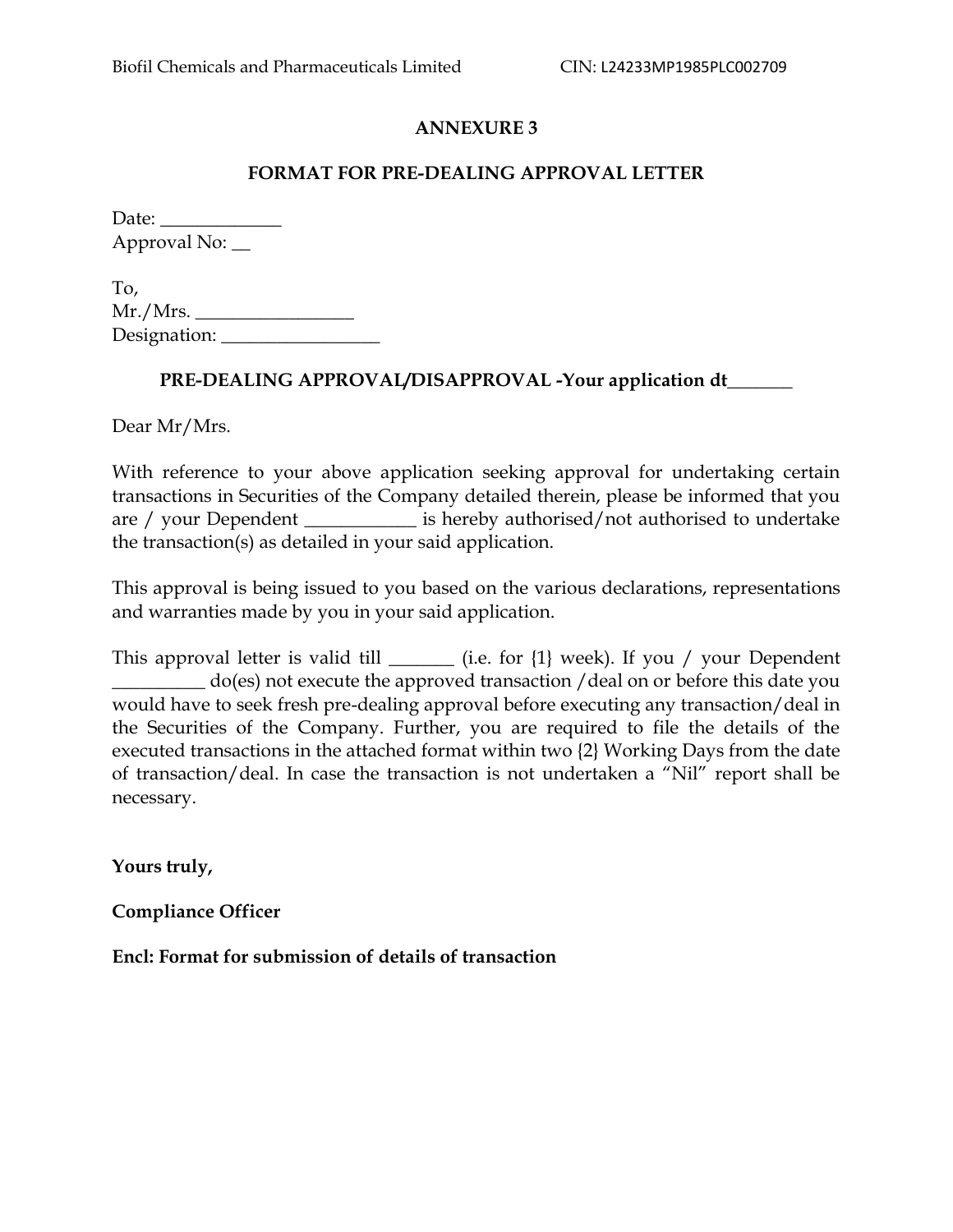#### **Annexure 4**

#### **FORMAT FOR DISCLOSURE OF PRE-APPROVED TRANSACTIONS (To be submitted within 2 Working Days of transaction/Dealing in Securities of the Company)**

**To, Date: The Compliance Officer Biofil chemicals and Pharmaceuticals Ltd 11/12, Sector E Sanwer Road, Industrial Area, Indore (M.P.) 452015**

Dear Sir,

#### **DETAILS OF PRE-APPROVED TRANSACTION Ref: Your Approval letter No. \_\_\_\_\_\_\_\_\_\_\_dated \_\_\_\_\_\_\_\_**

I hereby inform you that I  $/$  my  $\_\_$ \_ have not bought/sold/subscribed any Securities of the Company

\_ have bought/sold/subscribed to the \_\_\_\_\_\_\_Securities (give description) as mentioned below on (insert date)

| Name   | of | **       | No. of            | Bought/    | DP               | Price |
|--------|----|----------|-------------------|------------|------------------|-------|
| holder |    | First or | <b>Securities</b> | Sold/      | <b>ID/CLIENT</b> | (Rs)  |
|        |    | joint    | dealt with        | Subscribed | ID               |       |
|        |    | holder   |                   |            | (electronic      |       |
|        |    |          |                   |            | form) or         |       |
|        |    |          |                   |            | Folio no. for    |       |
|        |    |          |                   |            | physical         |       |
|        |    |          |                   |            | where            |       |
|        |    |          |                   |            | the Sec. will    |       |
|        |    |          |                   |            | be debited       |       |
|        |    |          |                   |            | <b>or</b>        |       |
|        |    |          |                   |            | credited         |       |
|        |    |          |                   |            |                  |       |
|        |    |          |                   |            |                  |       |

\*\* "F" first holder "J" joint holder

In connection with the aforesaid transaction(s), I hereby undertake to preserve, for a period of 3 (Three) years and produce to the Compliance Officer/SEBI any of the following documents:

1. Broker"s contract note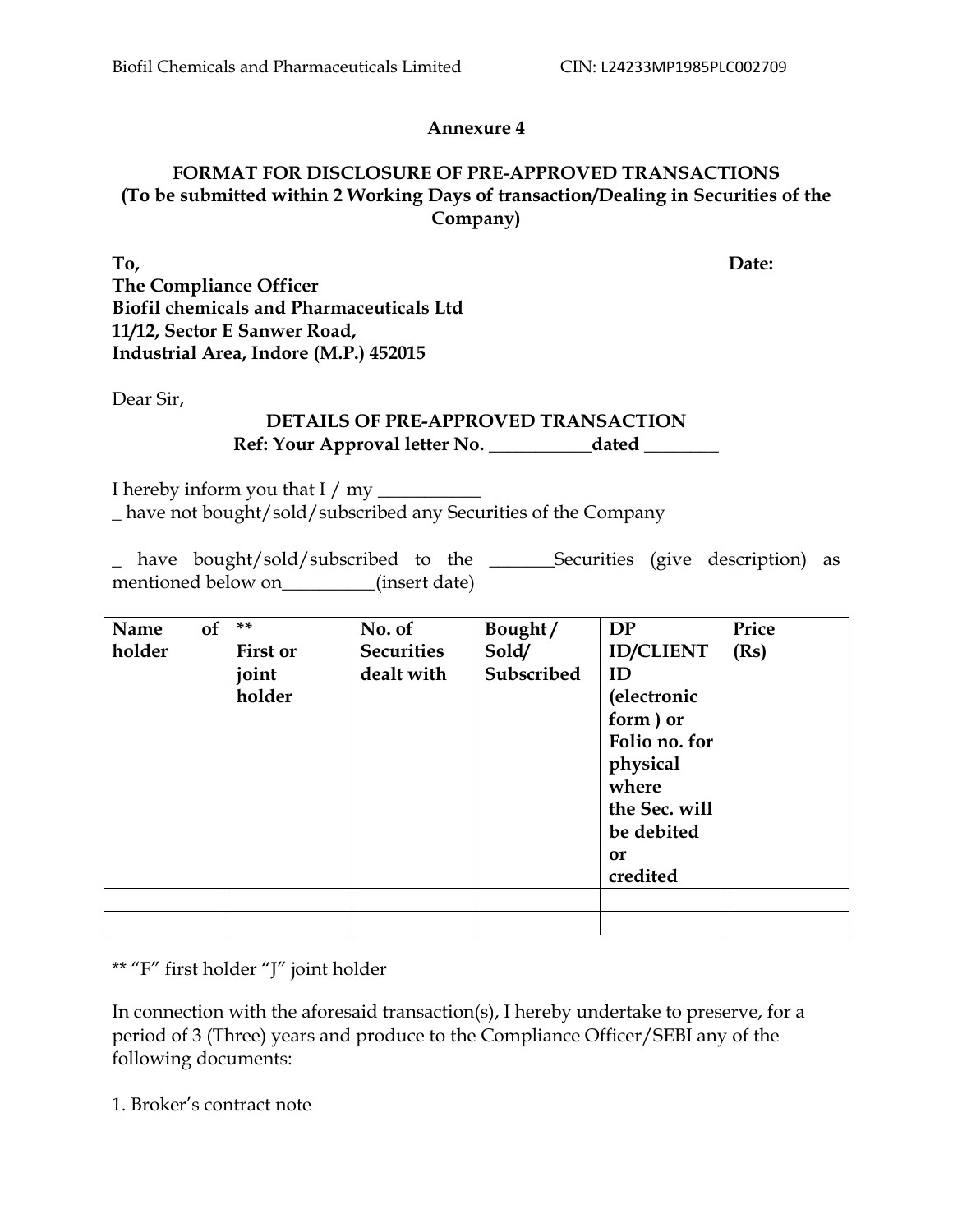2. Proof of payment to/from brokers

3. Extract of bank passbook/statement (to be submitted in case of demat transactions).

4. Copy of Delivery instruction slip (applicable in case of sale transaction)

I declare that the above information is correct and that no provisions of the Company"s Insider Trading Code and/or applicable laws/regulations have been contravened for effecting the above said transaction(s).

I agree not to buy/sell\_ the Securities for a period of six months from the date of the aforesaid transaction (applicable in case of purchase / sale transaction by Specified Persons only).

I agree to hold the above Securities for a minimum period of 30 days from the date of allotment (applicable in case of subscription in the primary market [initial public offers] by Specified Persons only).

In case there is any urgent need to sell these Securities within the said period, I shall approach the Company (Compliance Officer) for necessary approval (applicable in case of purchase / subscription).

Yours truly,

| Signature: __ |  |
|---------------|--|
| Name:         |  |
| Emp No:       |  |
| Dept/Div.     |  |
|               |  |

• Strike out whichever is not applicable.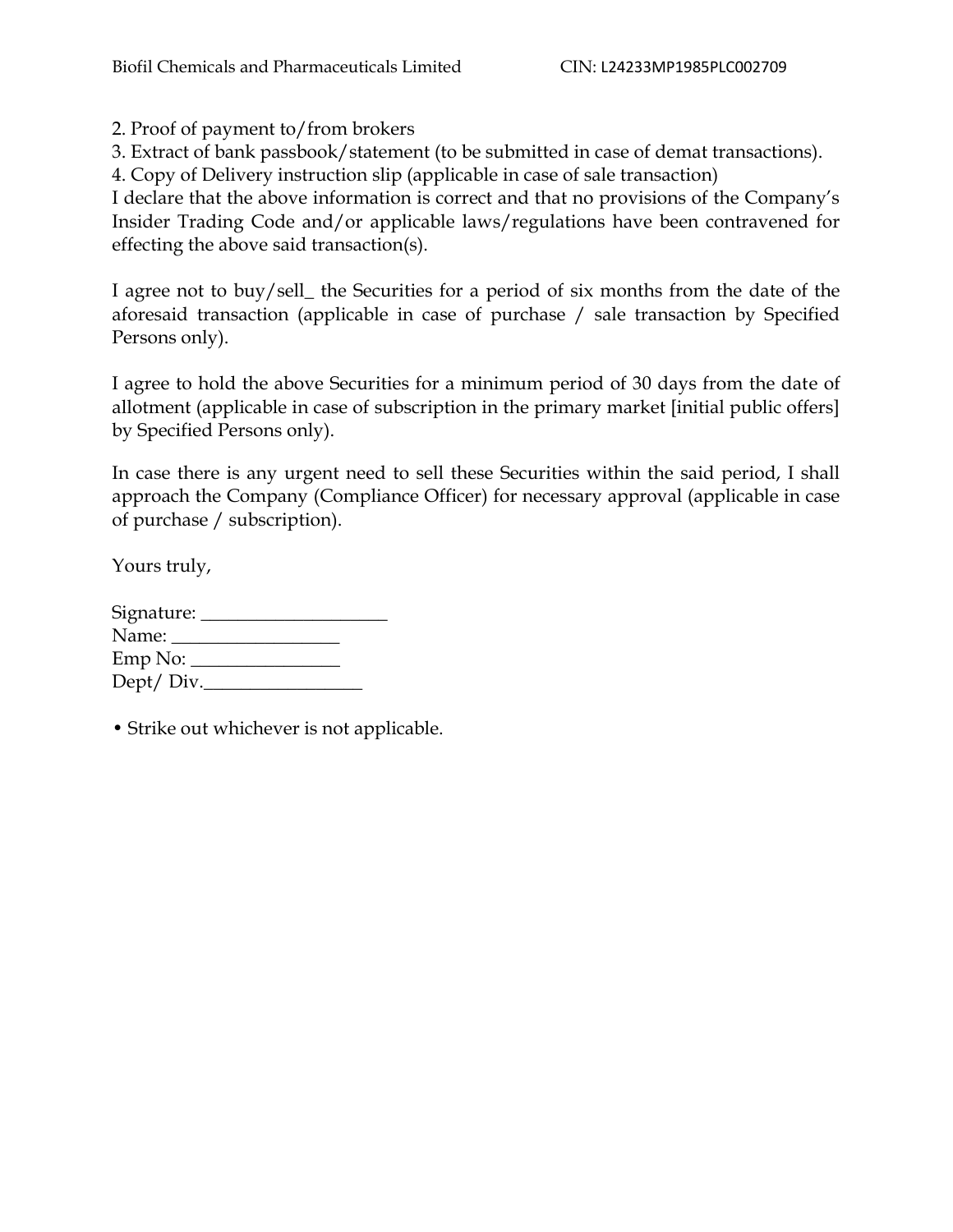# **FORMAT FOR DISCLOSURE OF PARTICULARS BY DIRECTORS/ OFFICERS/ DESIGNATED EMPLOYEES**

**Date: \_\_\_\_\_\_\_\_\_\_\_\_\_**

**To, The Compliance Officer Biofil chemicals and Pharmaceuticals Ltd 11/12, Sector E Sanwer Road, Industrial Area, Indore (M.P.) 452015**

**Office Use** 

**Received Date: Time:** 

**Dear Sir,**

My personal details are as under

Name of the Director/ Designated Employee/ Officer:

Department:

Date of Appointment:

Pursuant to the provisions of SEBI (Prohibition of Insider Trading) Regulations, 1992 and the Company"s Code of Conduct for Prevention of Insider Trading, I hereby declare that I have the following Dependent(s):

| S.No | Name of the dependent | Relationship with<br>Director/Officer/ Designated<br>Employee |
|------|-----------------------|---------------------------------------------------------------|
|      |                       |                                                               |
|      |                       |                                                               |
|      |                       |                                                               |
|      |                       |                                                               |

I hereby declare that I / my dependants

- do not hold any Securities as on date
- hold Securities \_\_\_\_\_\_\_ (give description) as per the details given below :

| Name of  | **First  | Folio No.  | Holding | DP                  | Holding |
|----------|----------|------------|---------|---------------------|---------|
| holder * | or joint | (physical) |         | <b>ID/CLIENT</b>    |         |
|          | holder   | form       |         |                     |         |
|          |          |            |         | <i>(electronic)</i> |         |
|          |          |            |         | form                |         |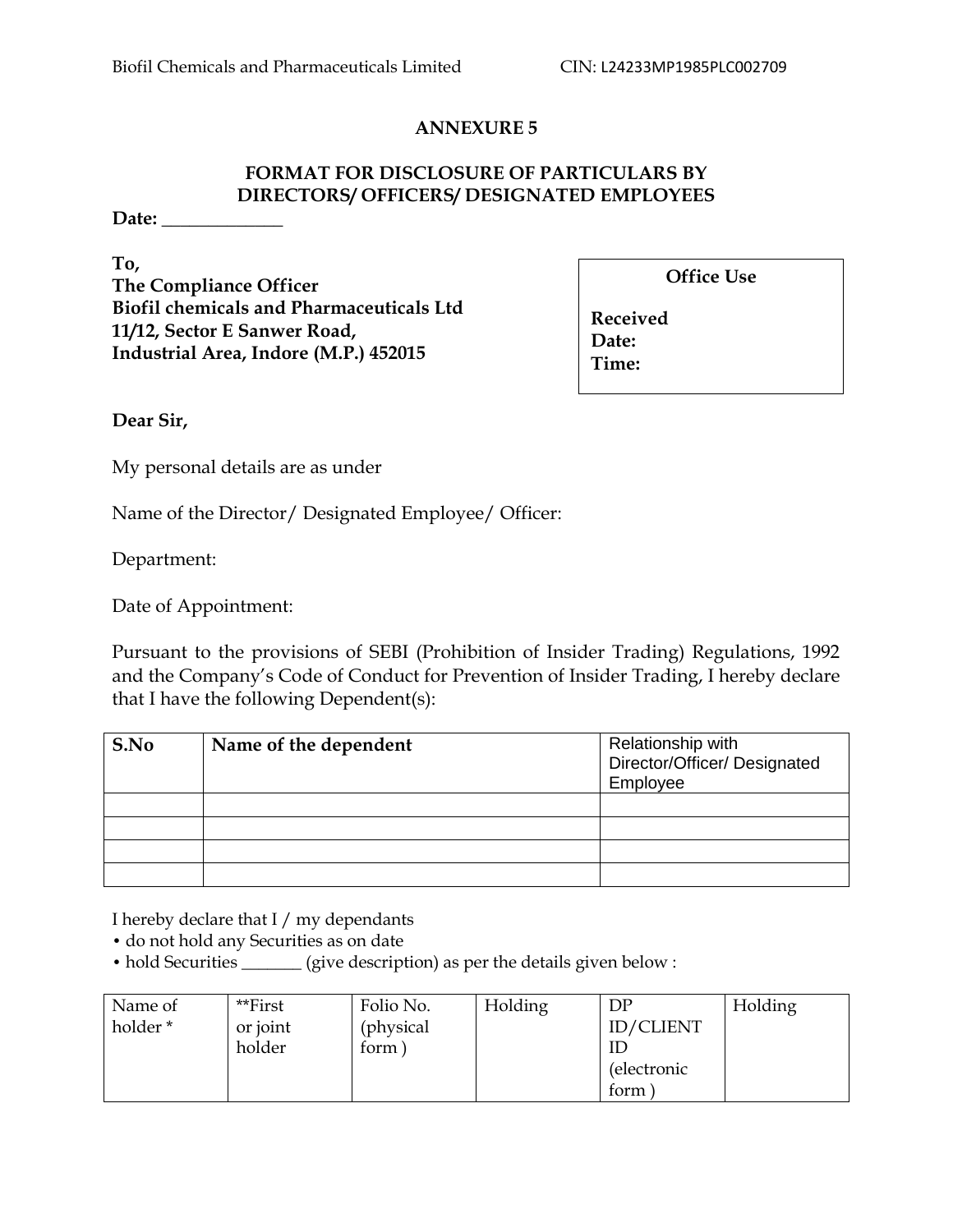\*Include holdings where Director/ Officer / Designated Employee or dependant is a joint holder.

\*\* Indicate "F" where the named holder is the first holder of the Securities and "J" where he/ she is the joint holder of the Securities.

I hereby undertake to inform the changes in the above details from time-to-time.

I hereby declare that the above details are true, correct and complete in all respects.

| Signature: |  |
|------------|--|
| Name:      |  |

Note: Please do not submit through electronic mail.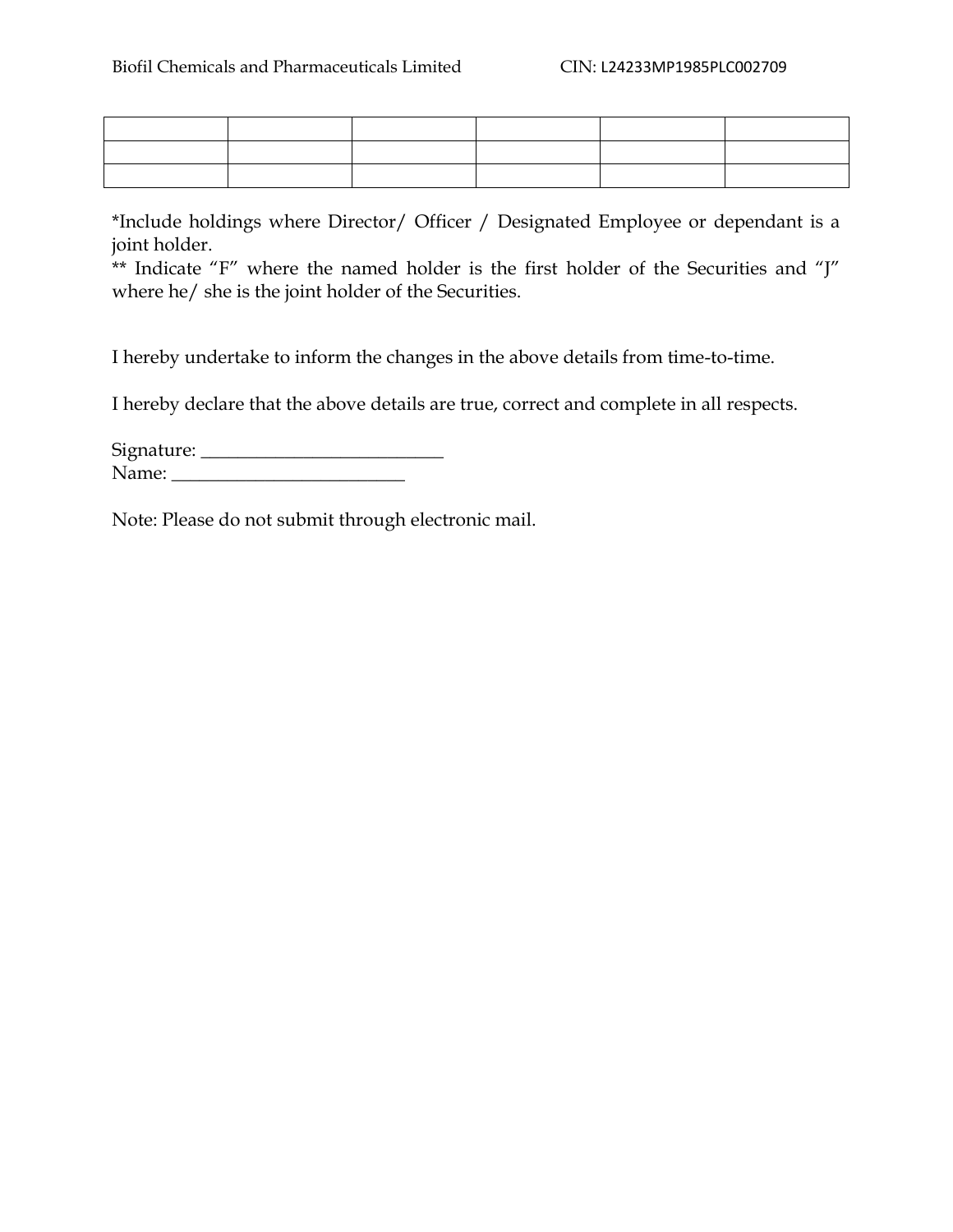#### **FORMAT OF HALF-YEARLY STATEMENT OF DEALINGS BY DIRECTORS/OFFICERS/DESIGNATED EMPLOYEES AND THEIR DEPENDANTS**

**To, Date: The Compliance Officer Biofil chemicals and Pharmaceuticals Ltd 11/12, Sector E Sanwer Road, Industrial Area, Indore (M.P.) 452015**

Dear Sir,

#### **STATEMENT OF DEALINGS IN SECURITIES OF THE COMPANY: M/s Biofil Chemicals and Pharmaceuticals Limited**

During \_\_\_\_\_, I along with my Dependents have undertaken the following transactions in the Securities of the Company.

Description of Security:

| Name of    | Nature of   | Date of the | Number of  | Price at    | Holding     |
|------------|-------------|-------------|------------|-------------|-------------|
| Holder(s)  | Transaction | Transaction | Securities | which       | post the    |
| with folio |             |             |            | Transaction | Transaction |
| number /   |             |             |            | undertaken  |             |
| DPID &     |             |             |            |             |             |
| Client ID  |             |             |            |             |             |
|            |             |             |            |             |             |
|            |             |             |            |             |             |

| Yours truly, |  |
|--------------|--|
| Signature:   |  |

Name: \_\_\_\_\_\_\_\_\_\_\_\_\_\_\_\_\_\_

| Dep./Div. |  |
|-----------|--|
|           |  |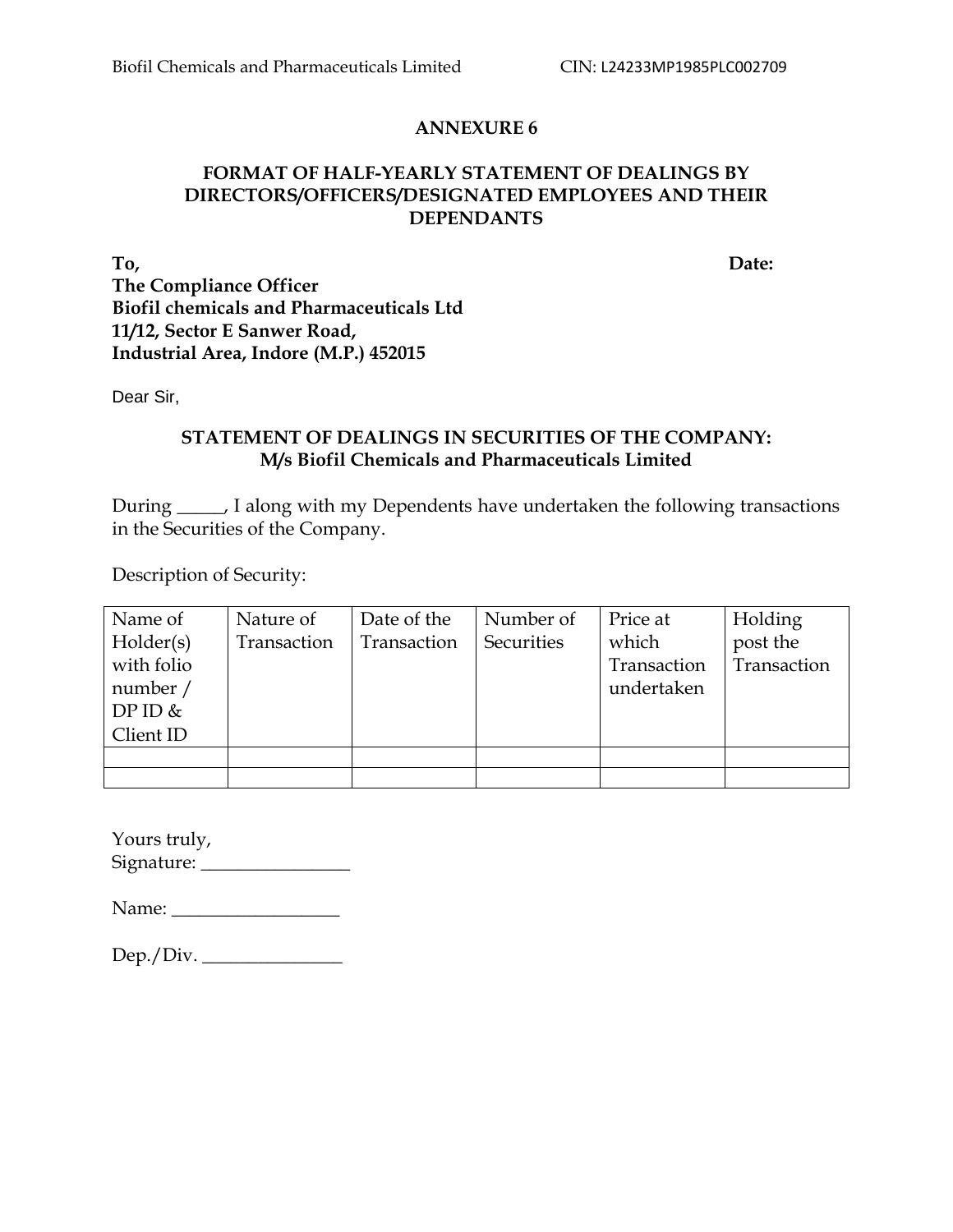#### **ANNEXURE 7 FORMAT OF ANNUAL STATEMENT OF HOLDINGS BY DIRECTORS/OFFICERS/DESIGNATED EMPLOYEES AND THEIR DEPENDANTS**

**To, Date: The Compliance Officer Biofil chemicals and Pharmaceuticals Ltd 11/12, Sector E Sanwer Road, Industrial Area, Indore (M.P.) 452015**

Dear Sir,

#### **STATEMENT OF SHAREHOLDINGS IN THE COMPANY: Biofil chemicals and Pharmaceuticals Ltd**

As on \_\_\_\_\_ , I along with my Dependents hold the Securities of the Company, details whereof are as under:

Description of Security:

| Name of Holder | Physical Holdings |  |          | <b>Electronic Holdings</b> |        |          |
|----------------|-------------------|--|----------|----------------------------|--------|----------|
|                | Folio             |  | Total    | DPID                       | Client | Total    |
|                | No.               |  | holdings |                            | ID     | Holdings |
|                |                   |  |          |                            |        |          |
|                |                   |  |          |                            |        |          |
|                |                   |  |          |                            |        |          |
|                |                   |  |          |                            |        |          |

Yours truly,

Signature: \_\_\_\_\_\_\_\_\_\_\_\_\_\_\_\_

Name: \_\_\_\_\_\_\_\_\_\_\_\_\_\_\_\_\_\_

| Dep./Div. |  |  |
|-----------|--|--|
|           |  |  |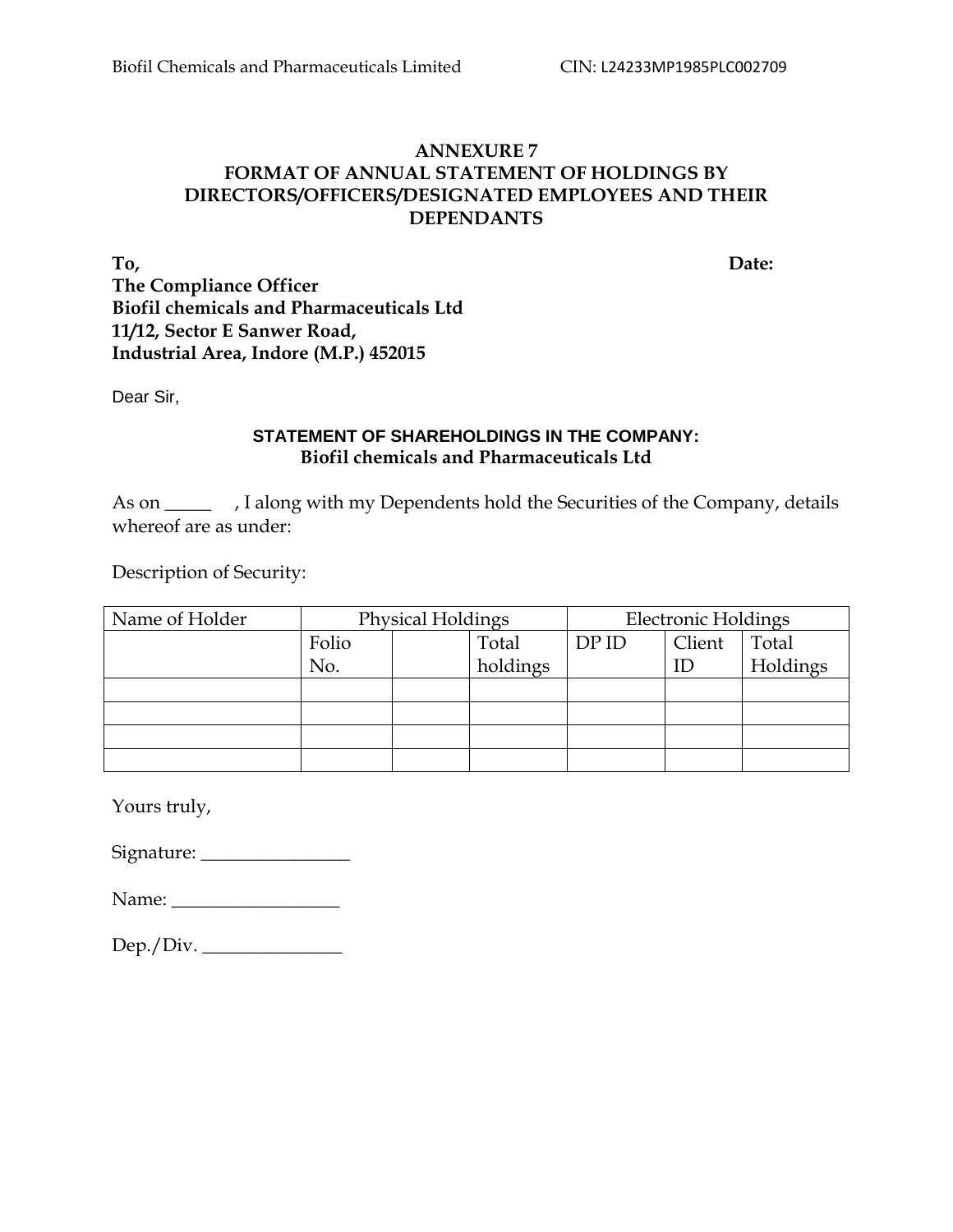# **FORMAT FOR DISCLOSURE OF PRE-APPROVED TRANSACTIONS CROSSING CERTAIN THRESHOLDS BY OFFICERS (To be submitted within 2 Working Days of transaction/Dealing in Securities of the Company)**

| Name,<br>PAN&<br>Addres<br>S.<br>of<br>Directo<br>r/<br>Officer | No. & %<br>of<br>Securitie<br>s<br>/ voting<br>rights<br>held by<br>the<br>Director/<br>Officer | Date of<br>receipt of<br>allotment<br>advice/<br>acquisitio<br>n<br>/sale of<br>Securitie<br>s/<br>voting<br>rights | Date<br>of<br>intimatio<br>n.<br>to<br>compan<br>v | Mode<br>0f<br>acquis<br>tion<br>(mark<br>et<br>purch<br>a<br>se/<br>public/<br>rights/<br>prefer<br>$\mathbf{e}$<br>ntial<br>offer<br>$etc.$ ) | No. & %<br>of<br>Securitie<br>s/<br>voting<br>rights<br>post<br>acquisitio<br>n.<br>/sale | Trading<br>member<br>through<br>whom<br>the trade<br>was<br>executed<br>with<br><b>SEBI</b><br>Registratio<br>n<br>No.<br>of the<br>TM | Exchang<br>e<br>on<br>which<br>the<br>trade<br>was<br>execute<br>d | Buy<br>quantit<br>y | Buy<br>valu<br>е | Sell<br>quantit<br>у | Sell<br>Valu<br>е |
|-----------------------------------------------------------------|-------------------------------------------------------------------------------------------------|---------------------------------------------------------------------------------------------------------------------|----------------------------------------------------|------------------------------------------------------------------------------------------------------------------------------------------------|-------------------------------------------------------------------------------------------|----------------------------------------------------------------------------------------------------------------------------------------|--------------------------------------------------------------------|---------------------|------------------|----------------------|-------------------|
|                                                                 |                                                                                                 |                                                                                                                     |                                                    |                                                                                                                                                |                                                                                           |                                                                                                                                        |                                                                    |                     |                  |                      |                   |
|                                                                 |                                                                                                 |                                                                                                                     |                                                    |                                                                                                                                                |                                                                                           |                                                                                                                                        |                                                                    |                     |                  |                      |                   |